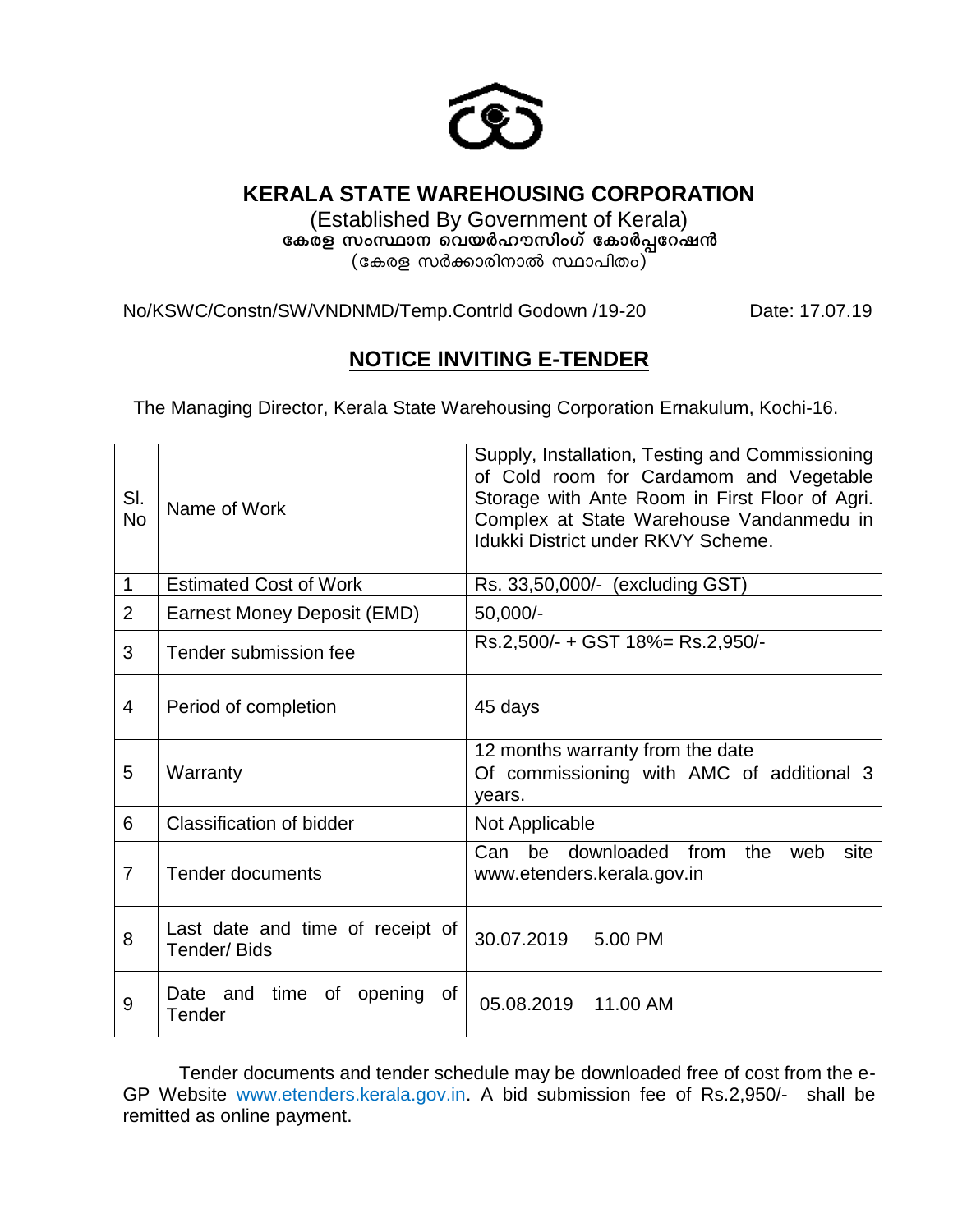All bid/ tender documents are to be submitted online only and in the designated cover(s)/envelope(s) on the e-GP website. Tenders/ bids shall be accepted only through online mode on the e-GP website and no manual submission of the same shall be entertained. Late tenders will not be accepted.

 Tender documents duly filled and signed, copy of valid Registration Certificate duly self attested, Original Preliminary Agreement, E-payment form duly filled, Experience certificates and EMD exemption Certificate (if any) shall be submitted on line and subsequently in a separate cover physically on or before 03.08.2019, 5PM. More details on EMD & Cost of Tender documents/ bid submission fee are mentioned in the tender notice.

The bids shall be opened online at the office of the Managing Director , Kerala State Warehousing Corporation, PB No. 1727, Kochi-16 on 05.08.2019 at 11 AM by the Executive Engineer *<Competent Tender Opening Authority>* in the presence of the Bidders / their representatives who wish to attend at the above address. If the tender opening date happens to be on a holiday or non-working day due to any other valid reason, the tender opening process will be done on the next working day at same time and place.

Online Tenders/ bids are to be accompanied with a preliminary agreement executed in Kerala stamp paper worth Rs.200/-. Tenders/ bids received online without the preliminary agreement will not be considered and shall be summarily rejected. Further details can be had from the NIT or Office of the Executive Engineer, Kerala State Warehousing Corporation during working hours.

All other existing conditions related to e-tendering of Kerala PWD will be applicable in this tender also. The Kerala State Warehousing Corporation will not be responsible for any error like missing of schedule data while downloading by the Bidder.

Sd/-

### **Managing Director**